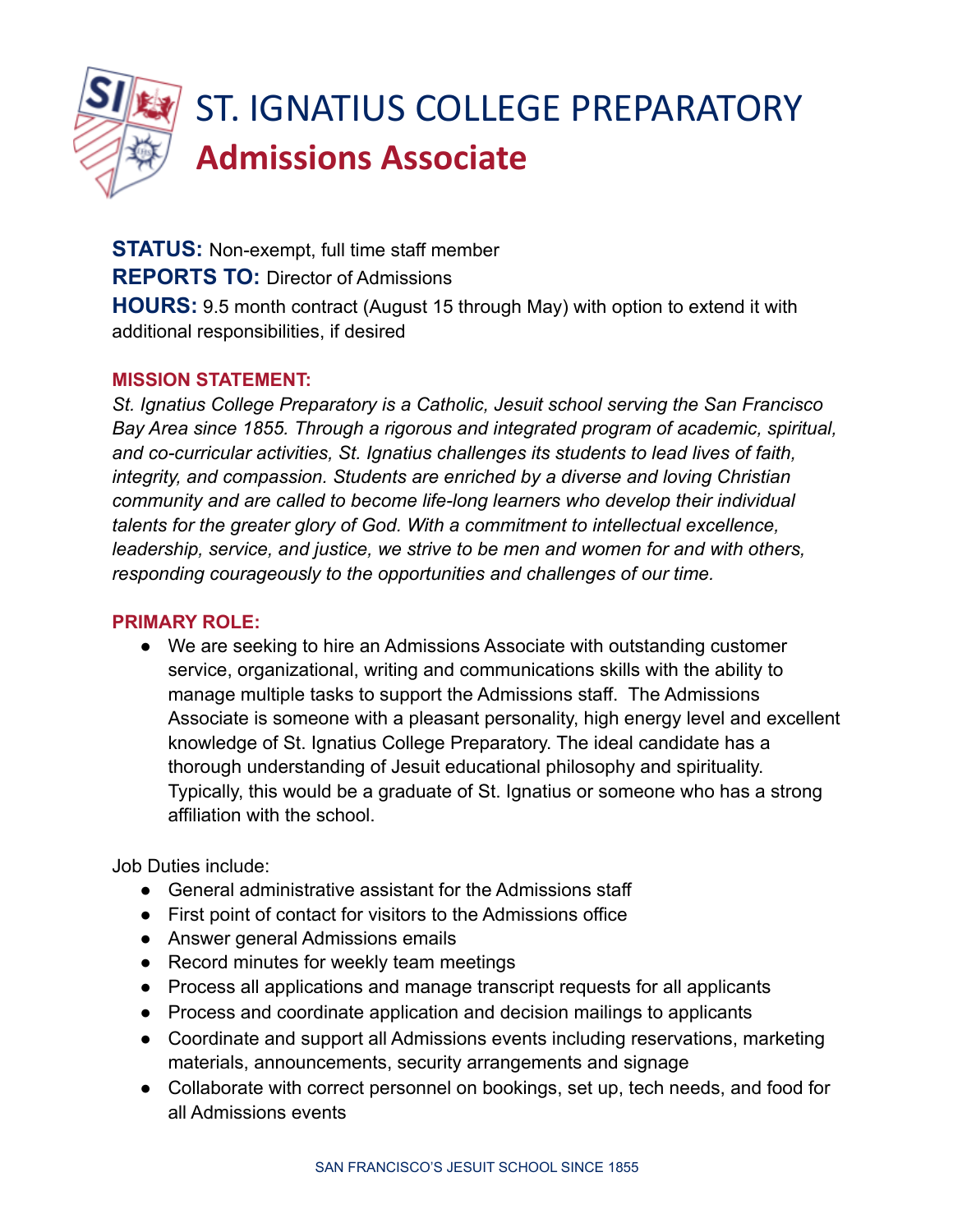- Manage Admissions staff calendars
- Manage the Admissions database
- Manage department expenses, purchases and reimbursements
- Support the Admissions office with additional administrative tasks as needed (printing, mailings) and general office management (restock office materials and letterhead stationery)

# **A SUCCESSFUL CANDIDATE:**

- 3-5 years administrative support experience, preferably in an educational setting.
- Possession of a Bachelor's Degree in Marketing, Education or related field.
- Strong interpersonal, written and oral communication skills.
- Strong organizational and database management skills.
- Strong typing and computer skills with knowledge of basic office software.
- Ability to develop positive relationships with co-workers, applicants, parents and key stakeholders on and off campus.
- Ability to work collaboratively and independently.
- Ability to work with high school students and parent volunteers.
- Knowledge of Salesforce and File Maker Pro preferred.
- Bilingual skills preferred.
- Cultural competency, appreciation, embracing and valuing of diversity.
- Understand and support the Mission, Vision and Culture of the school.

### **HOW TO APPLY:**

Interested applicants should submit a cover letter, resume and salary requirements (a must) to admissions@siprep.org.

# **SI OFFERS A COMPREHENSIVE AND RICH EMPLOYEE BENEFITS PROGRAM FOR REGULAR, FULL TIME, EMPLOYEES WHICH INCLUDES:**

- Company paid Medical Insurance Contributions for single, two-party and family plans at a rate of 75%
- Fully paid insurance for Dental, Vision, Life, AD&D coverage for single, two-party and family plans
- Flexible Spending Plans for insurance plans plus for child care coverage
- Tuition remission program
- Student Loan Reimbursement (up to \$2,000 annually)
- Annual Retirement Savings Contributions
- Professional Development Resources

### **SI FOSTERS A DIVERSE AND INCLUSIVE COMMUNITY:**